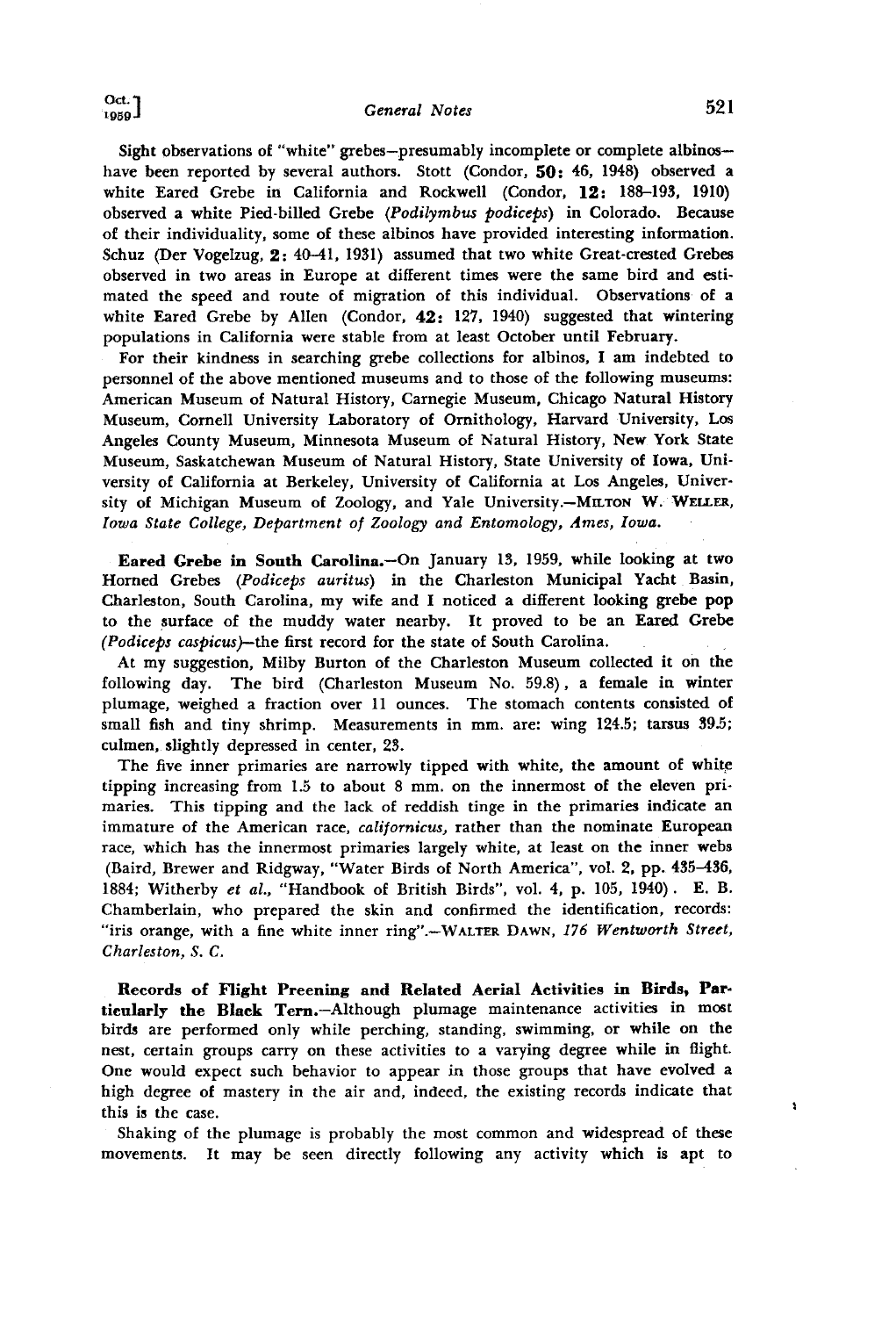**displace the feathers, e.g., fighting, bathing, diving into the water, or copulating. Because it is a rapid movement and does not necessitate more than an instantaneous departure from normal flight activity, it is not necessarily restricted to those birds with unusual flight ability. I have observed it during flight in a variety of species, especially after bathing and following banding operations.** 

**Scratching of the head and neck in flight may be more widespread, and is certainly more frequent, than records indicate. It has been reported in the follow. ing species: Light-mantled Sooty Albatross (Phoebetria palpebrata) (Murphy, 1936: 499), Wandering Albatross (Diomedea exulans) and Royal Albatross (Diomedea epomophora) (W. C. Dilger, pers. comm.), Western Gull (Larus occidentalis) (Bent, 1921: 97), Glaucous-winged Gull (Larus glaucescens) (Bent,**  1921: 71), Sooty Tern (Sterna fuscata) (Chapman, 1908: 197).

**I have seen aerial scratching in the Mallard (Anas platyrhynchos), Herring Gull (Larus argentatus), Ring-billed Gull (Larus delawarensis) and Black Tern {Ghlidonias niger) and in all cases it was accomplished in the same manner. While gliding, the head was lowered and turned to the side while the foot was brought forward beneath the wing. The average duration of the movement in the Black Tern is five seconds, during which time the head may be turned so that successive areas of the head and neck are treated.** 

Chapman's statement (1908: 197) that in the Sooty Tern "it was a common sight **to see one put its foot through its inner wing-feathers and scratch its ear" might be interpreted as "over-the-wing" scratching. If this is the case, it is an exceptional method of scratching in the Laridae.** 

**My Mallard record is based on a single observation and occurred as the bird was gliding in for a landing. After landing, it ran around excitedly, stopping frequently to scratch. This is probably a case where an unusually strong stimulus caused a response in a species that does not commonly scratch in the air. Although the movement seemed quite effortless, the bird plummeted earthward and made a rather awkward landing in spite of considerable braking.** 

**The most highly developed activity of this type is probably flight preening. Murphy (1936: 499) writes that a Light-mantled Sooty Albatross "was seen to turn down its head and preen the feathers of its belly without losing its place in the squad". Bent (1921: 97) in describing the behavior of the Western Gull states that it occasionally preens the breast feathers while soaring. I have observed flight preening in two species besides the Black Tern--the Purple Martin (Progne subis) and the Bank Swallow (Riparia riparia). The swallow records were single observations; the activity in both species was of short duration (4 to 6 seconds) and involved the feathers of the upper breast.** 

**During the summers of 1952 through 1958, observations on the behavior of the Black Tern were made at the colony on North Pond in Oswego County, New York. Flight preening was found to be a fairly common and a beautifully coordinated activity in this species. It can be seen at any time of day throughout the breeding season, but it seems to be particularly common during late afternoon and evening. The characteristic undulatory flight of a preening bird can be recognized ata considerable distance. The bird flies to a peak then preens while gliding to a low point. Here, it stops preening and flies to another peak, and so on. The duration of the flights which I have observed ranged from three or four seconds (a single glide) to twelve minutes. During long flights, the bird circles widely over the marsh maintaining a constant altitude, except of course, for the relatively short amplitude of the undulations (two to four feet) caused by the**